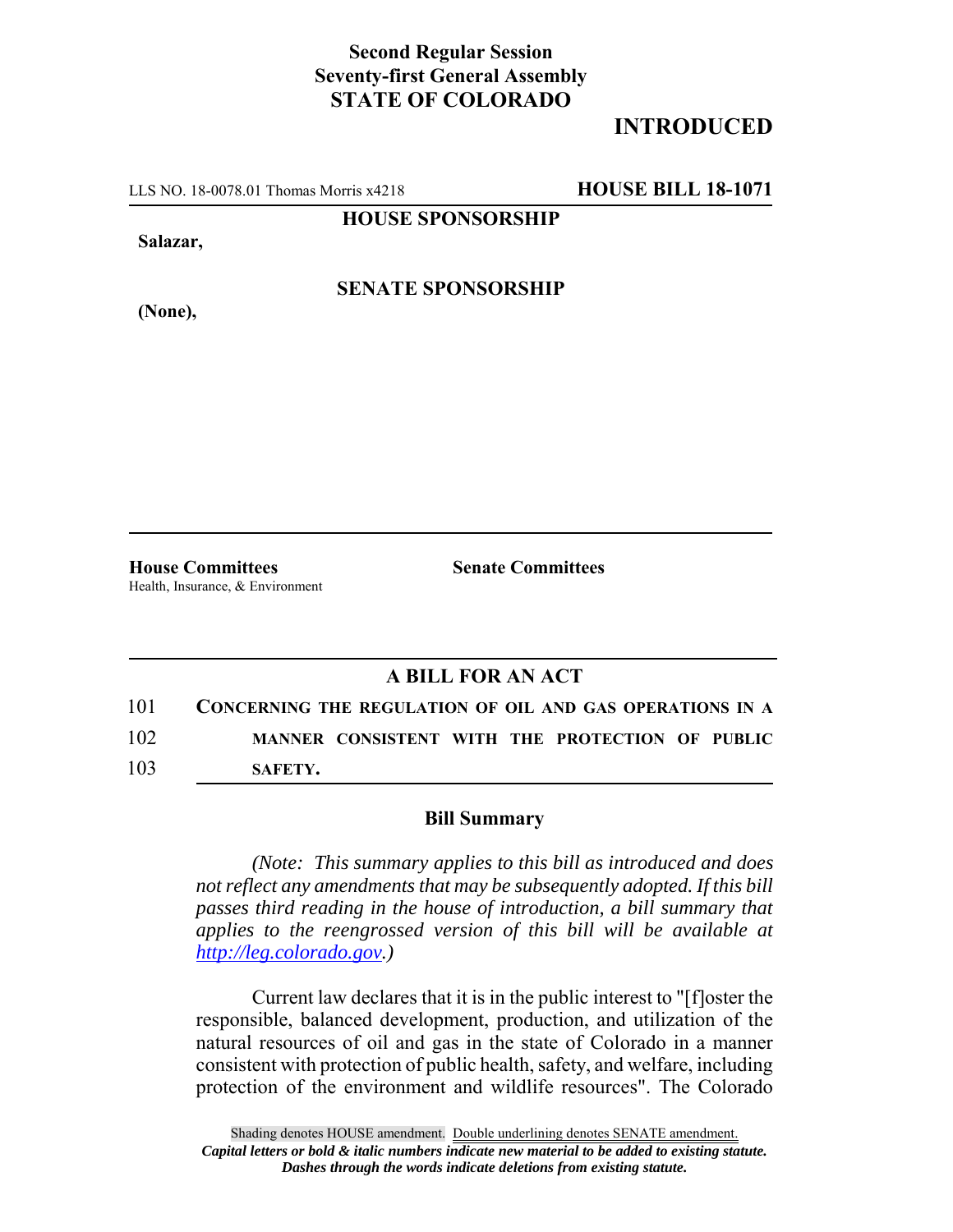court of appeals, in *Martinez v. Colo. Oil & Gas Conservation Comm'n*, 2017 COA 37, has construed this language to mean that oil and gas development is not balanced with the protection of public health, safety, and welfare, including protection of the environment and wildlife resources. Rather, that development must occur in a manner consistent with such protection.

The bill codifies the result reached in *Martinez*.

*Be it enacted by the General Assembly of the State of Colorado:*

 **SECTION 1.** In Colorado Revised Statutes, 34-60-102, **amend**  $3 \quad (1)(a)(I)$  as follows:

- **34-60-102. Legislative declaration.** (1) (a) It is declared to be in the public interest to:
- (I) Foster REGULATE the responsible, balanced development, production, and utilization of the natural resources of oil and gas in the state of Colorado in a manner consistent with protection of public health, safety, and welfare, including protection of the environment and wildlife resources. AS SPECIFIED IN SECTION 34-60-104.7, THE BALANCED DEVELOPMENT OF OIL AND GAS RESOURCES MUST BE IMPLEMENTED IN A MANNER CONSISTENT WITH SUCH PROTECTION.
- **SECTION 2.** In Colorado Revised Statutes, **add** 34-60-104.7 as follows:

 **34-60-104.7. Duties of commission - protection of environment, health, and climate.** IN EXERCISING THE POWERS CONFERRED ON IT UNDER THIS ARTICLE 60 AND IN ADMINISTERING AND ENFORCING THIS ARTICLE 60, THE COMMISSION SHALL REGULATE OIL AND GAS OPERATIONS SO AS TO PREVENT AND MITIGATE SIGNIFICANT ADVERSE ENVIRONMENTAL IMPACTS ON ANY AIR, WATER, SOIL, OR BIOLOGICAL RESOURCE RESULTING FROM OIL AND GAS OPERATIONS TO THE EXTENT NECESSARY TO PROTECT PUBLIC HEALTH, SAFETY, AND WELFARE, INCLUDING PROTECTION OF THE